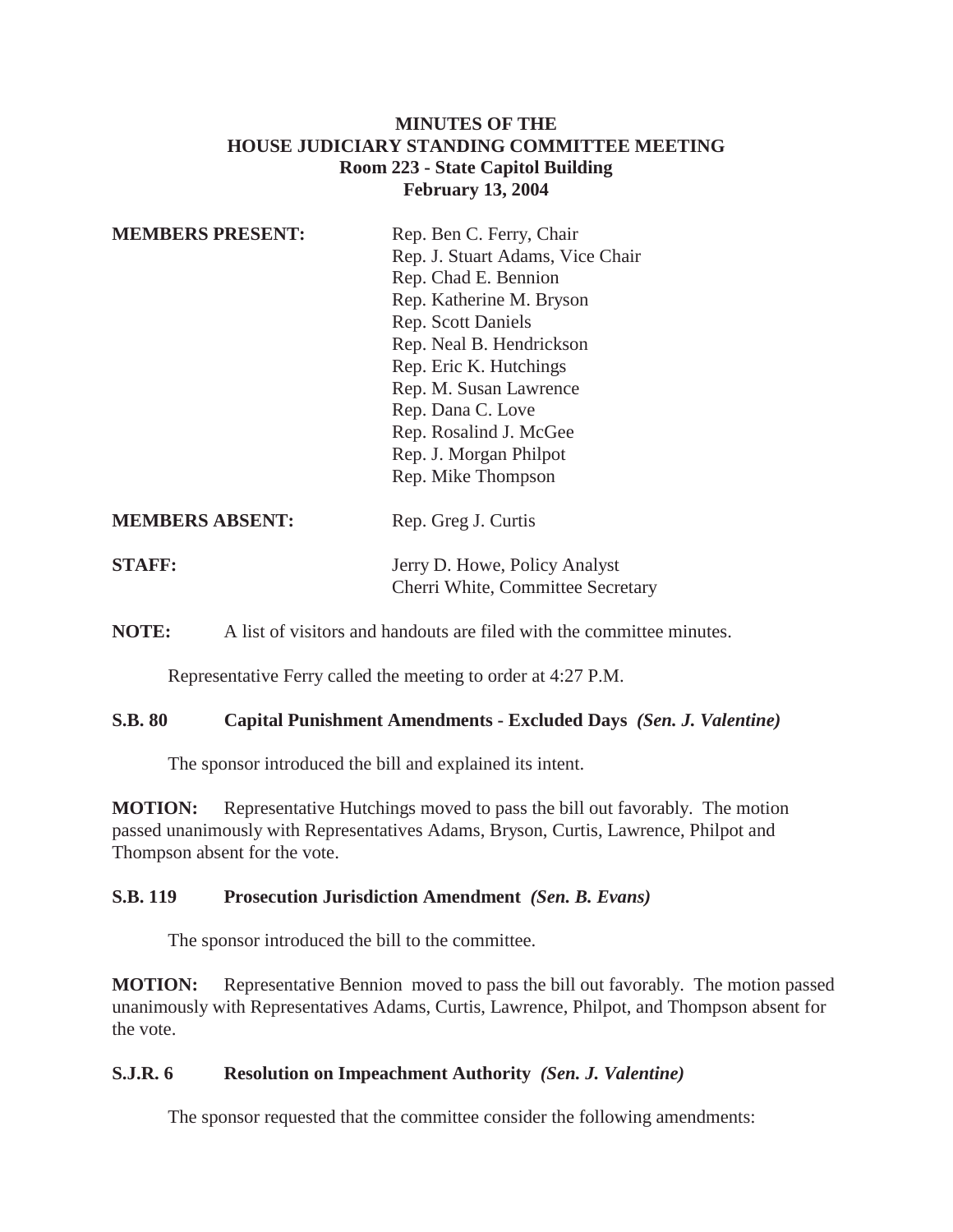House Judiciary Standing Committee February 13, 2004 Page 2

1. Page 1, Line 25: After line 25 insert:

"This resolution provides a coordination clause."

2. Page 3, Line 77: After line 77 insert:

#### "Section 7. **Coordination clause.**

If this joint resolution and H.J.R. 8, Resolution Authorizing the Legislature to Call Itself Into Session, both pass and are approved by a majority of those voting on the joint resolutions at the next regular general election, it is the intent of the Legislature and the People of the state that the Office of Legislative Research and General Counsel, in preparing the Utah Constitution database for publication, combine and coordinate the amendments made to Article VI, Section 16 in this joint resolution with the amendments made to Article VI, Section 16 in H.J.R. 8, so that the combined and coordinated amendments to Article VI, Section 16 read as follows:

'Article VI, Section 16. [Duration of sessions.]

[No] Except in cases of impeachment:

(1) no annual general session of the Legislature [ $shath$ ] may exceed 45 calendar days[ $\frac{1}{s}$ ] except in cases of impeachment. No special session shall exceed 30 calendar days, except in cases of impeachment.]:

(2) no session individually, and no sessions cumulatively, convened by the Legislature under Article VI, Section 34 may exceed 15 calendar days in a calendar year; and (3) no session of the Legislature convened by the Governor under Article VII, Section 6 may exceed 30 calendar days.

[When any session of the Legislature trying cases of impeachment exceeds the number of days it may remain in session as provided in this section, the members shall receive compensation only for expenses and mileage for those days in excess of 30.]'"

**MOTION:** Representative Bennion moved to amend as indicated by the sponsor. The motion passed unanimously with Representatives Adams, Curtis, Lawrence, Philpot, and Thompson absent for the vote.

**MOTION:** Representative Bryson moved to pass the bill out favorably as amended. The motion passed unanimously with Representatives Adams, Curtis, Lawrence, Philpot, and Thompson absent for the vote.

### **H.B. 129 Child Protection Team Meetings** *(Rep. C. Bennion)*

The sponsor introduced the bill and explained its intent.

Adam Troop, Department of Children and Family Services spoke in favor of the bill.

**MOTION:** Representative McGee moved to pass the bill out favorably. The motion passed unanimously with Representatives Adams, Curtis and Lawrence absent for the vote.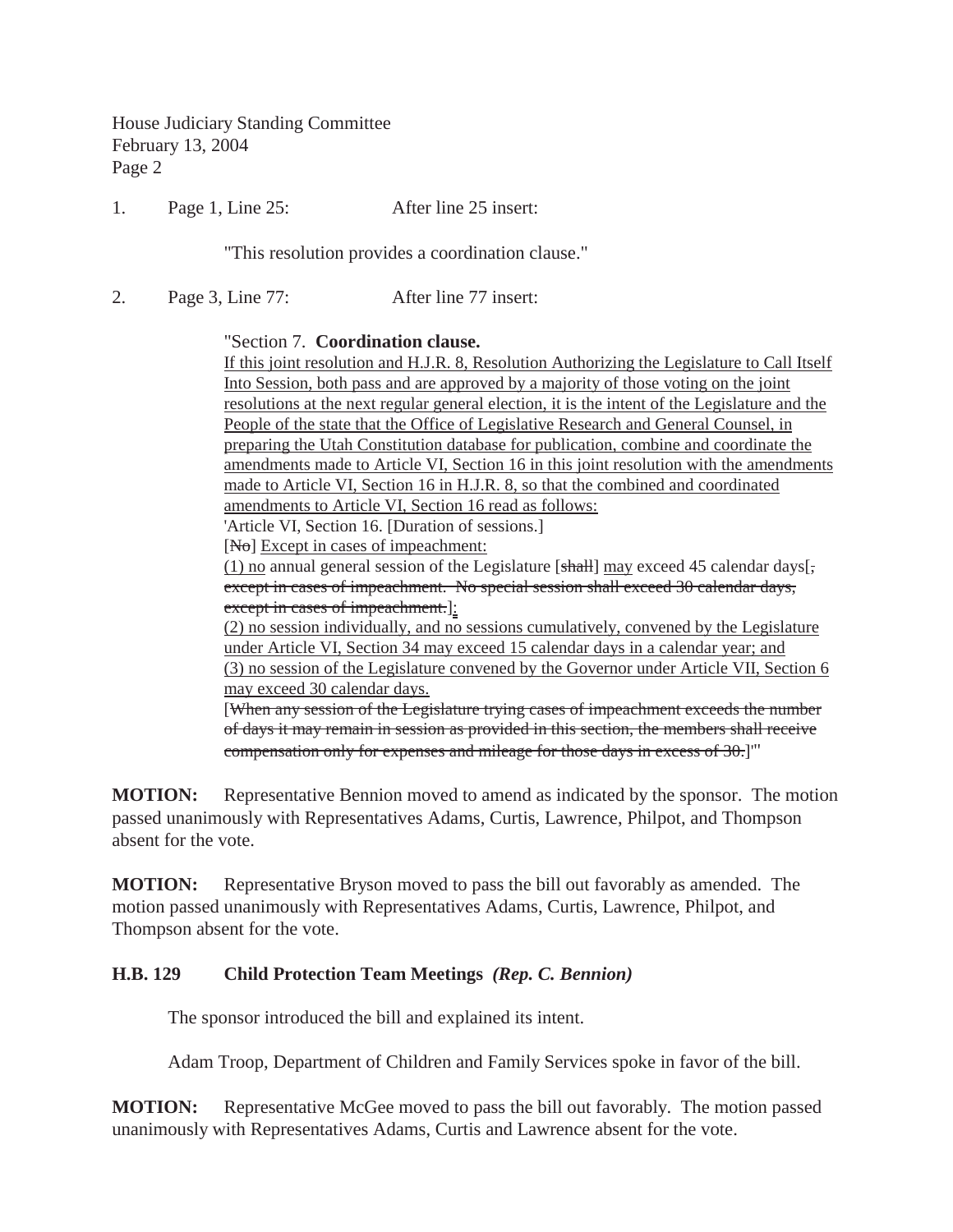House Judiciary Standing Committee February 13, 2004 Page 3

**MOTION:** Representative Bennion moved to place the bill on the Consent Calendar. The motion passed unanimously with Representatives Adams, Curtis, and Lawrence absent for the vote.

## **S.B. 141 New Judge - Second District Court** *(Sen. G. Bell)*

The sponsor introduced the bill and explained its intent.

Richard Schwermer, Administrative Office of the Courts, addressed questions from the committee.

**MOTION:** Representative Hendrickson moved to pass the bill out favorably. The motion passed unanimously with Representatives Bennion, Curtis, and Lawrence absent for the vote.

# **S.B. 136 Uniform Interstate Family Support Act** *(Sen. L. Hillyard)*

Senator Bell introduced the bill and explained its intent.

Emma Chacon, Division Human Services, addressed questions from the committee.

**MOTION:** Representative Thompson moved to pass the bill out favorably. The motion passed unanimously with Representatives Curtis and Hutchings absent for the vote.

### **S.B. 38 Arson Offense Amendments** *(Sen. P. Arent)*

The sponsor introduced the bill and explained its intent, with Jeff Holman, District Attorney assisting.

Paul Boyden, Statewide Associaton of Prosecutors, addressed questions from the committee.

**MOTION:** Representative Bennion moved to pass the bill out favorably. The motion passed unanimously with Representatives Curtis and Hutchings absent for the vote.

# **H.B. 294 Purchase of Firearms Amendments** *(Rep. J. Ferrin)*

The sponsor introduced the bill and explained its intent.

John Spangler, Utah Shooting Sports Council, spoke in favor of the bill.

**MOTION:** Representative Thompson moved to pass the bill out favorably. The motion passed unanimously with Representatives Bennion and Curtis absent for the vote.